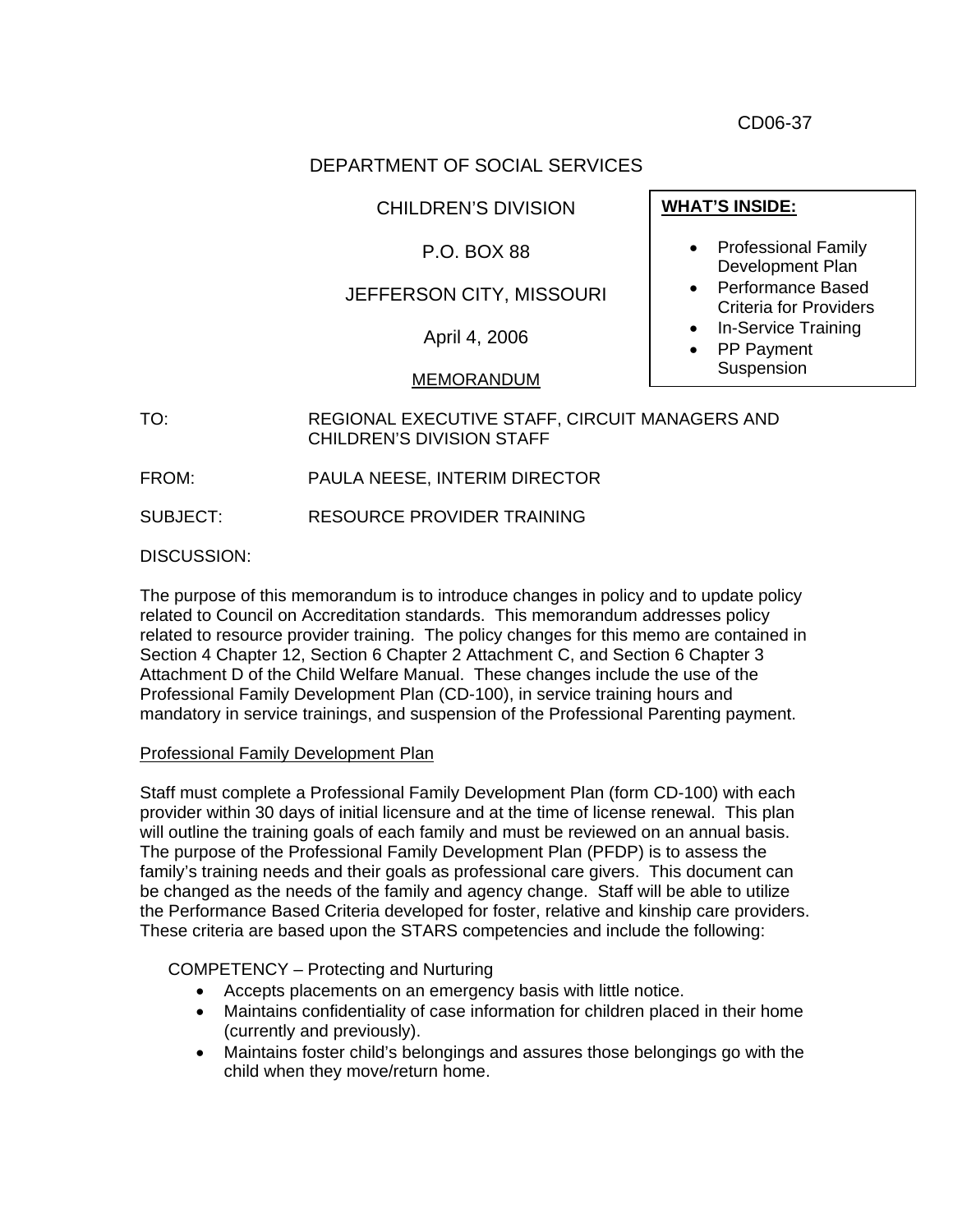• Does not discuss any permanency plan with the child until this plan becomes the case goal (i.e. discussing adoption while case goal remains reunification).

COMPETENCY – Meeting developmental needs and addressing developmental delays

- Makes and keeps all medical, psychiatric, counseling, dental, and rehabilitation appointments including all required and emergency appointments.
- Maintains contact with the therapist on a regular basis for each child placed in the home.
- Knows and follows the treatment plan developed by the therapist for each child.
- Provides information on the child's behavior to the worker and Family Support Team.
- Attends all IEP meetings and keeps the worker informed of the school plan for the child.
- Works with the biological family to help them understand and meet the special needs of the child.

COMPETENCY – Supporting relationships between children and their birth families

- Cooperates with the family and sibling visitation plan.
- Is respectful of the birth family by not making derogatory comments about the family to the child(ren).
- Supervises visitation between the child and family/siblings when necessary and available.
- Provides mentoring to the birth parents to help work toward reunification.
- Provides transportation to and from visitation with the family as needed.
- Keeps birth parents informed of all appointments and school functions and invites them to these as appropriate.

COMPETENCY – Connecting children to safe, nurturing relationships intended to last a lifetime

- Starts and maintains a life book on each child in their care to be sent with the child when they move or return home.
- Finds opportunities for the child(ren) to participate in activities in the community, school, church, etc.
- Supports the child's involvement in activities outside of the foster home.
- Supports transitions into other settings such as adoptive placement, kinship/relative placement, reunification, or an independent living arrangement.

COMPETENCY – Working as a member of a professional team

- Attends Family Support Team Meetings or provides written report on the child(ren).
- Knows and follows the Children's Division policies and procedures.
- Supports the case plan developed by the Family Support Team even if they are not in agreement with the plan.
- Expresses their concerns regarding the case plan with the child's worker and during team meetings.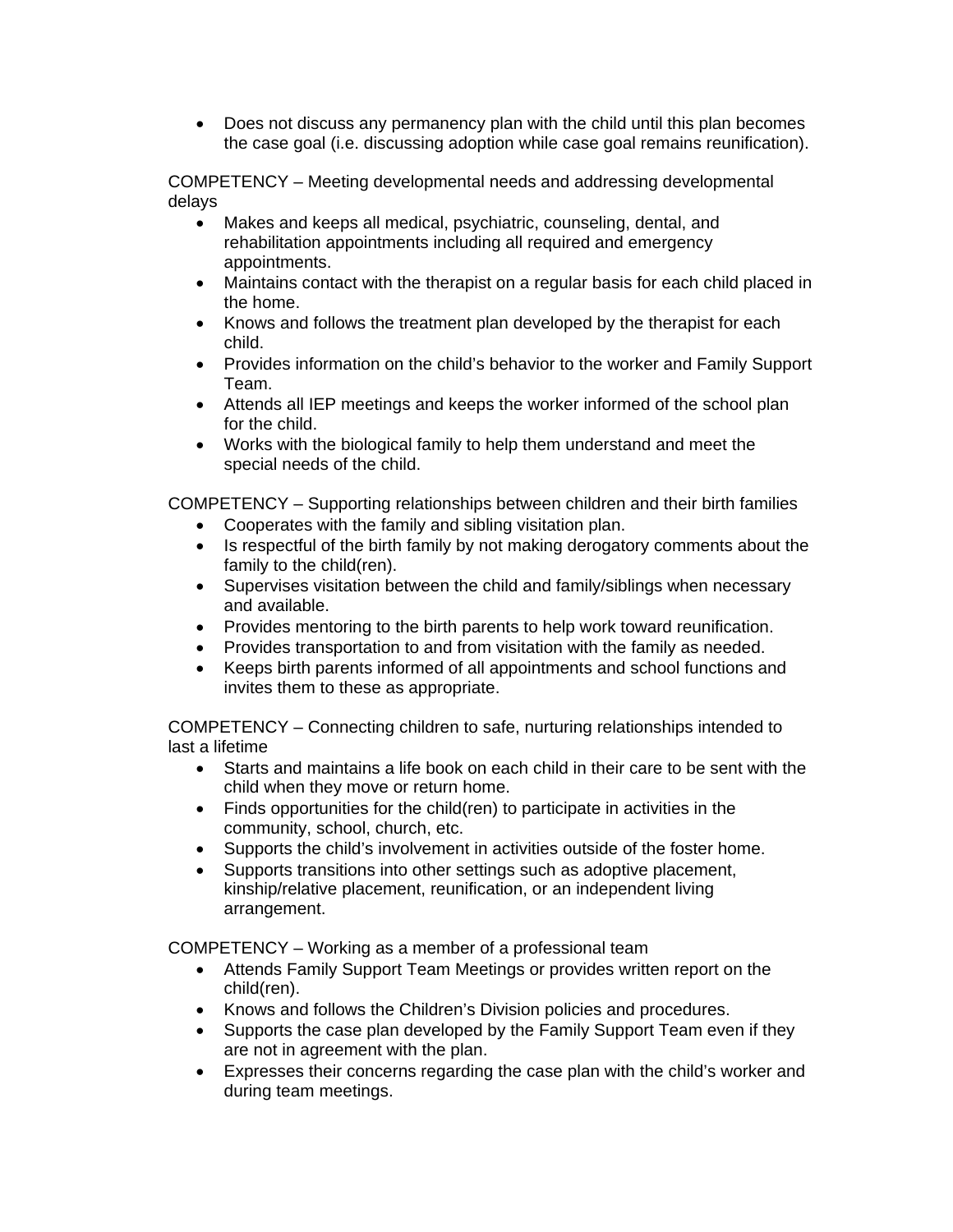- Keeps the case manager or service worker informed of all the child's activities.
- Allows items purchased for the child to go with the child when they move or return home.
- Provides or makes arrangements for transportation for the child(ren) as needed.

This is not a comprehensive list. Other criteria may be found in the STARS curriculum for each of the competencies. These criteria should be utilized in evaluating the performance of foster parents during their license renewal process and are an integral part of developing an appropriate Professional Development Plan. These criteria are also included in the CD-100 PFDP. For more information on the PFDP, please refer to the STARS Resource Development Specialist's Handbook, Step 11. This handbook can be obtained by contacting the Children's Division training unit. The current contact person is Linda Lefebvre [\(Linda.L.Lefebvre@dss.mo.gov](mailto:Linda.L.Lefebvre@dss.mo.gov)).

#### In-Service Training

Pre-service training hours may no longer be counted toward the required 30 hours of inservice training for the first two year licensing period beginning with all homes licensed after the date of this memo. COA requires all alternative care providers to receive the following trainings:

- Cardio-Pulmonary Resuscitation (CPR), and
- First Aid training

Certification is not required and these trainings may count towards in-service hours. Providers will not be required to complete the CPR and first aid training until their circuit is preparing for accreditation. If an alternative care provider receives CPR and/or first aid training as part of their job, they may count these hours toward their required inservice training hours. The CPR and First Aid trainings should be taught by a certified provider and local resources should be utilized whenever possible. The local Health Department and Red Cross are two possible sources for training in these areas. The codes for these trainings are **V840** CPR Training and **V898** First Aid Training.

All alternative care providers are also required to have the following trainings:

- HIPAA (Health Insurance Portability and Accountability Act) please review memo CS03-07 for information on how to obtain this training for alternative care providers. The code for this training is **V980**, and
- Ready, Set, Fly (this is required for all homes providing care to any child age 14 or older) – this training is currently available through your regional office (ILP Specialists), however, this training will be available through the STARS curriculum as an in-service module beginning July 1, 2006. The code for this training is **V706**.

It is preferred that these hours are obtained within the first year of licensure. However, due to availability and time constraints across the state, families may take the courses at anytime during the first licensing period of two years.

The majority of in-service training should come from traditional classroom training, however, some non-traditional training may be allowed. Non-traditional training must be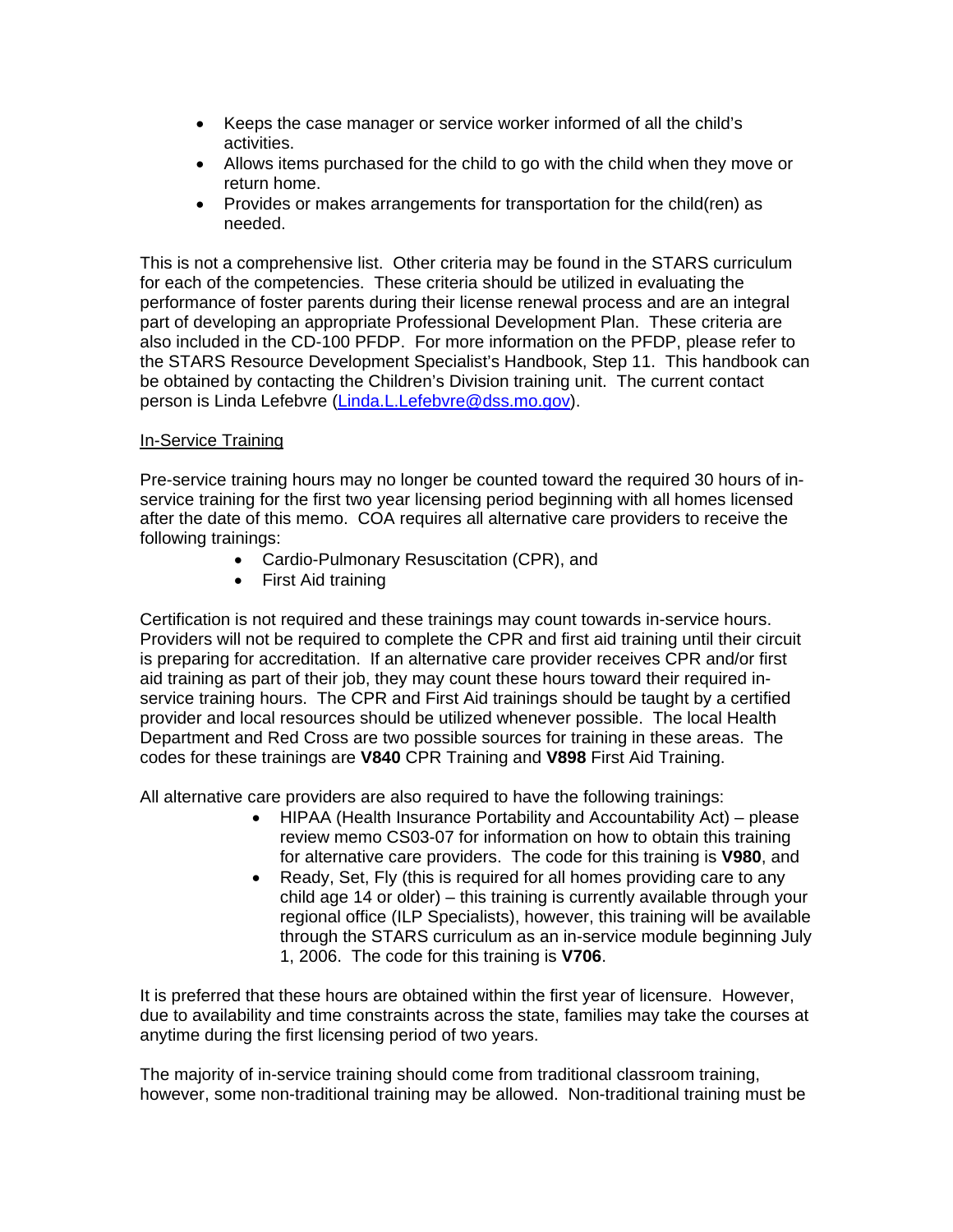approved by the Regional Director or designee. The total amount of non-traditional training accepted per licensing period is to be determined by the Regional Director based upon the availability of training and the training needs of the region.

If a foster home does not comply with the plan developed for obtaining the required inservice training hours, the Children's Services Worker should schedule a meeting between the family, the worker and supervisor. This meeting should address with the family the importance of complying with Licensing Rules and their license may be subject to revocation if they do not meet the requirement for in-service training within a specified time frame not to exceed six months unless approved by the Regional Director. The Division should begin the revocation process if licensing requirements are not met after this process. (The revocation process can be located in Section 6 Chapter 3.)

#### Professional Parenting Payment

The majority of our alternative care providers receive the Professional Parenting payment. This payment is provided to those providers who have completed STARS Pre-Service training and have satisfied the required In-Service training. Any provider receiving the Professional Parenting payment must complete the required in-service training hours, including relative and kinship care providers. If a foster parent does not receive the required number of hours of training during the licensing period, the professional parent payment may be suspended by closing the Professional Parent contract (CM-14). A Cooperative Agreement for the Purchase of Foster Care Services (CM-3) may need to be opened for maintenance payments to continue. Staff should contact the Contract Management unit in Central Office to close a CM-14 or open a CM-3 contract. They can be reached at 573-526-0954.

A plan must be developed between the foster parent and the Division to make up the necessary training hours. These hours will not count toward the next licensing period, only toward the previous licensing period. The foster parent would still be responsible for obtaining the required hours for the next licensing period. When dealing with a licensed couple, the professional parent payment would be suspended if either one of the couple do not meet the licensing requirements for in-service training. The couple is issued one license and thus both parties must be in compliance with the licensing rules for the payment to continue. This means that both parties must complete 30 hours (32 hours for career) of in-service training for each licensing period.

Once the foster parent obtains the needed hours of training, the professional parent contract will be reopened and payment will be reinstated. They will not be reimbursed for any time they were not in compliance with the in-service training requirement. The payment may be prorated if necessary through payment on a CS-65. The Contract Management Unit should again be notified to reopen the CM-14.

An exception may be made in the cessation of the professional parent payment if a viable reason is provided for not obtaining the necessary training. This exception must be approved by the Regional Director. The plan for obtaining the necessary training hours must still be completed and the payment may be suspended if the foster parent does not comply with the plan.